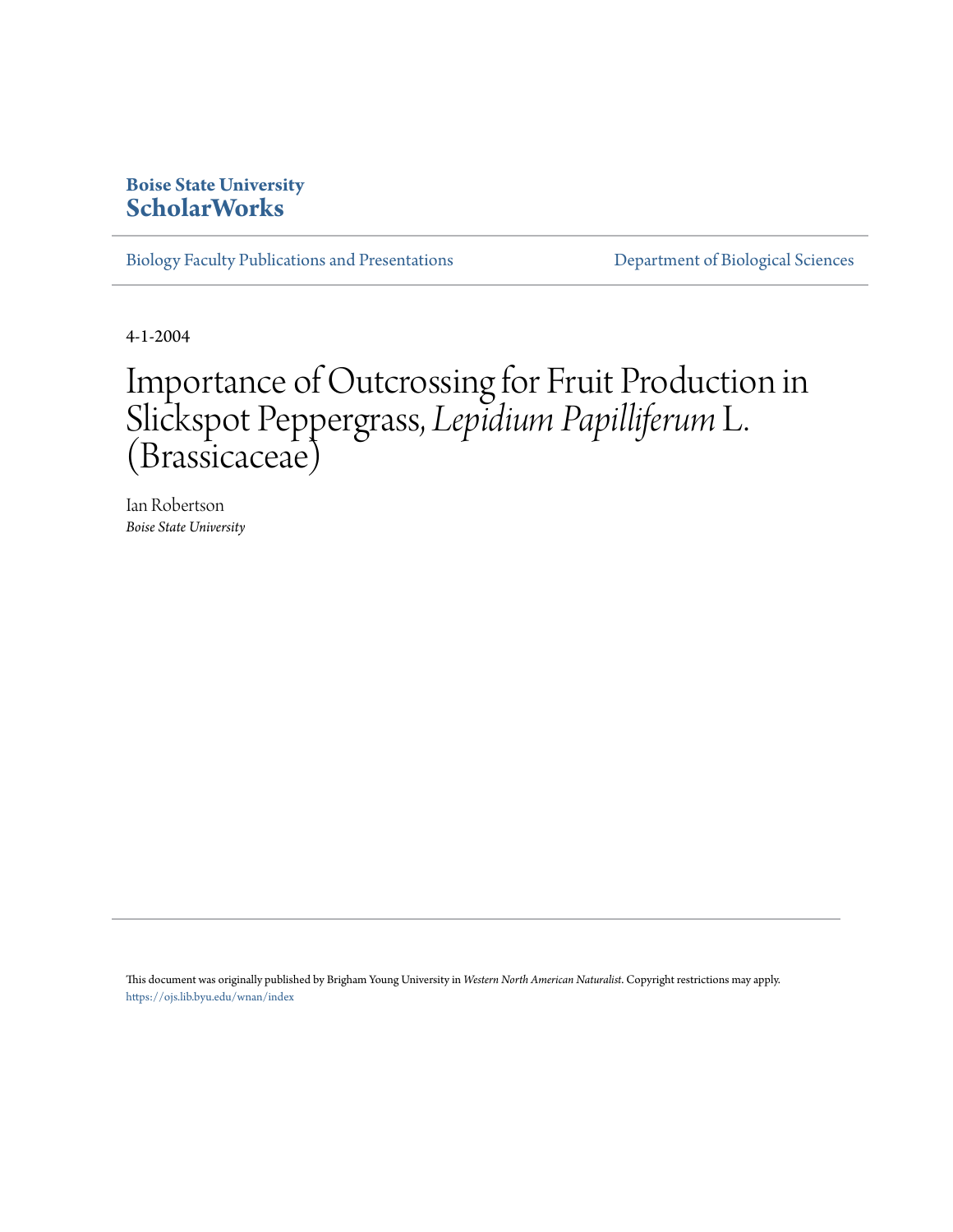## IMPORTANCE OF OUTCROSSING FOR FRUIT PRODUCTION IN SLICKSPOT PEPPERGRASS, *LEPIDIUM PAPILLIFERUM* L. (BRASSICACEAE)

Ian Robertson1

*Key words: slickspot peppergrass,* Lepidium papilliferum, *outcrossing, self-pollination.*

Plants with insect-mediated pollination are often assumed to be obligate outcrossers; i.e., pollen must be supplied from flowers of other individuals for pollination and subsequent fruit production. Indeed, many flowers with insectmediated pollination exhibit incompatibility to their own pollen or have a separation in time between pollen production and maturation of the stigma on a given flower (Proctor et al. 1996). However, because the breeding systems of plants are diverse and include varying levels of outcrossing and selfing, experiments are required to determine whether pollination in a particular species occurs via outcrossing, selfpollination, or both. Here I report the results of such a study on slickspot peppergrass, *Lepidium papilliferum* L. (Brassicaceae), a rare mustard endemic to sagebrush-steppe habitat in southwestern Idaho.

Within sagebrush areas, *L. papilliferum* is restricted to microsites known as "slick spots," which are characterized by their high levels of clay or salt and higher soil water retention than surrounding areas (Meyer 1995). Currently, there are approximately 60 known sites in Idaho with slick spots that contain *L. papilliferum* populations (Moseley 1994, U.S. Fish and Wildlife Service 2002). General degradation of sagebrush-steppe habitat from sources such as wildfire, livestock grazing, irrigated agriculture, exotic species invasions, and urban development has contributed to the plant's rapid decline and increasingly fragmented distribution over the past century (Moseley 1994). In July 2002, *L. papilliferum* was proposed for listing as an endangered species by the United States Fish and Wildlife Service. Uncertainty surrounding long-term viability of *L. papilliferum* makes it imperative that biologists gain greater understanding of this species' life history, including its breeding system, so that sound management decisions can be made.

Flowering in *L. papilliferum* extends from early May to mid-July. Reaching 5–40 cm in height, the plant has numerous, multi-flowered inflorescences that terminate at the branches. The small flowers have white petals, and filaments of the anthers are covered with clubshaped hairs. By the end of the flowering period, large amounts of orbicular, flattened seed about 3 mm in length are produced. Insects, including species from several families of Hymenoptera (Apidae, Halictidae, Colletidae, Vespidae, Sphecidae), Coleoptera (Melyridae, Dermestidae), and Diptera (Syrphidae), frequent *L. papilliferum* flowers and are necessary for pollination and fruit production (Robertson 2002, Robertson and Klemash 2003). However, it is not clear whether the plant relies on outcrossed pollination, self-pollination, or both. Making this distinction for *L. papilliferum* is important from a conservation perspective because continued fragmentation of the plant's habitat will likely reduce the plant's opportunity for outcrossing and in the process lead to a loss of genetic diversity within populations.

I conducted an experiment to determine the breeding system of *L. papilliferum* from early May to mid-July 2002 at 3 sites in southwestern Idaho. The sites, which are being used as part of a longer-term study on the pollination biology of *L. papilliferum,* are separated from one another by at least 20 km that includes areas of irrigated agriculture and rangeland.

At the onset of the experiment, 48 similarly sized plants with unopened (i.e., virgin) flowers were enclosed individually within cylindrical,

<sup>1</sup>Department of Biology, Boise State University, 1910 University Drive, Boise, ID 83725.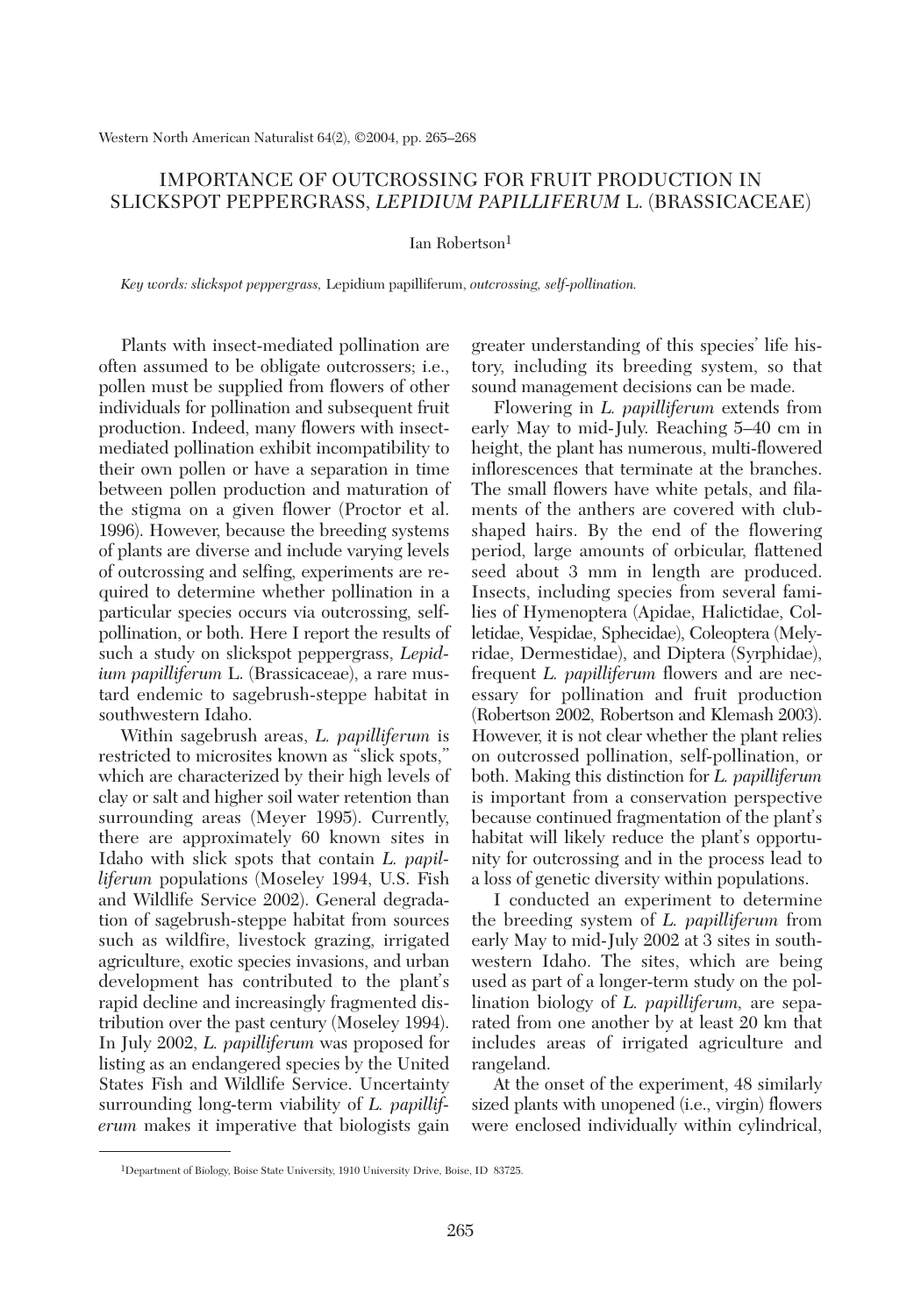insect-proof cages (5–15 cm diameter, 10–20 cm height) made from 10-mm hardware cloth covered with fine bridal veil (0.25-mm mesh). Cages were fixed securely to the substrate with small pegs to minimize the possibility that insects could enter at the base. A previous study (Robertson and Klemash 2003) showed that cages do not reduce plant survival or inhibit fruit production.

The caged plants were divided randomly and in equal number into 1 of 3 groups: control, self-pollination treatment, and cross-pollination treatment. All 3 groups were represented at each of the 3 sites. Experimental manipulation began once a plant was in full bloom. For the self-pollination treatment, I snipped a small inflorescence of opened flowers from the plant and then brushed it gently over other opened flowers on the same plant. The crosspollination experiment was similar in technique except that the inflorescence used for brush pollination came from a different plant growing at least 2 m away. As a sham operation, control and cross-pollination plants had a small inflorescence snipped off and discarded. The manipulations were repeated within a week. In early to mid-July, once plants had ceased flowering, I determined percent fruit set for each plant by collecting 1–3 inflorescences and counting the number of wilting flower pedicels (i.e., unpollinated flowers) and seedbearing fruits.

Two plants in the cross-pollination treatment and 3 control plants wilted and died before the end of the experiment. This frequency of die-off is typical for *L. papilliferum* in the field (Robertson unpublished data). Nonparametric statistics were used in the analysis of fruit production because percent fruit sets within the control and self-pollination experiments were not normally distributed. Median percent fruit set in control plants and self-pollination plants was 0% and 5%, respectively. In contrast, median percent fruit set in cross-pollinated plants was 40%. The overall difference in percent fruit set between groups was statistically significant and caused by the higher percent fruit set in the cross-pollination treatment (Fig. 1; Kruskal-Wallis test,  $H = 17.3$ ,  $df = 2$ , *P* < 0.001); there was no significant difference in percent fruit set between the control and self-pollination treatments (Mann-Whitney U test,  $Z = 1.3$ ,  $P = 0.2$ ). Although median percent fruit set was low in both the control and self-pollination treatments, several individuals in both groups did produce fruits. Distributions of percent fruit set in the control and self-pollination treatments were highly skewed (Fig. 2).

Insect visitations are crucial for pollination and fruit production in *L. papilliferum* (Robertson and Klemash 2003). A wide variety of insects are commonly observed flying from plant to plant both within and between slick spots at a site, contacting many flowers in the process (Robertson and Klemash 2003). Although the rate and distribution of pollen dispersal among flowers and between populations is not known for *L. papilliferum,* it is clear from the present study that most, if not all, fruit production is achieved via outcrossing.

The presence of mature fruit on some plants in the self-pollination treatment suggests either that self-pollination is possible in *L. papilliferum,* at least to a small extent, or that insects found their way into a few cages and crosspollinated some of the flowers. The latter explanation seems more likely given that 25% of the plants in the treatment produced no fruit, more than half of the plants produced less than 5% fruit, and none had fruit sets as high as the median for the cross-pollination treatment. If *L. papilliferum* had a general ability to self-pollinate, a higher and more-or-less normal distribution of percent fruit sets would be expected rather than the low and highly skewed distribution that was observed. Nevertheless, it is worth noting that the genus *Lepidium* includes a number of species known to be self-compatible; however, these species, unlike *L. papilliferum,* tend to have reduced floral structures (J.L. Bowman, University of California, Davis, personal communication).

The production of small fruit sets in less than half of the control plants may again suggest insect contamination within cages as the cause. The possibility of wind-mediated selfor cross-pollination is remote given that the structures of *L. papilliferum* flowers and pollen grains are not consistent with those of anemophilous species, which generally produce copious amounts of smooth-surfaced pollen and have an exposed stigma and long stamens with exposed anthers (Proctor et al. 1996). Reproductive structures of *L. papilliferum* are relatively protected within the flower's corolla, and pollen production in this species could not be described as copious (Robertson personal observation).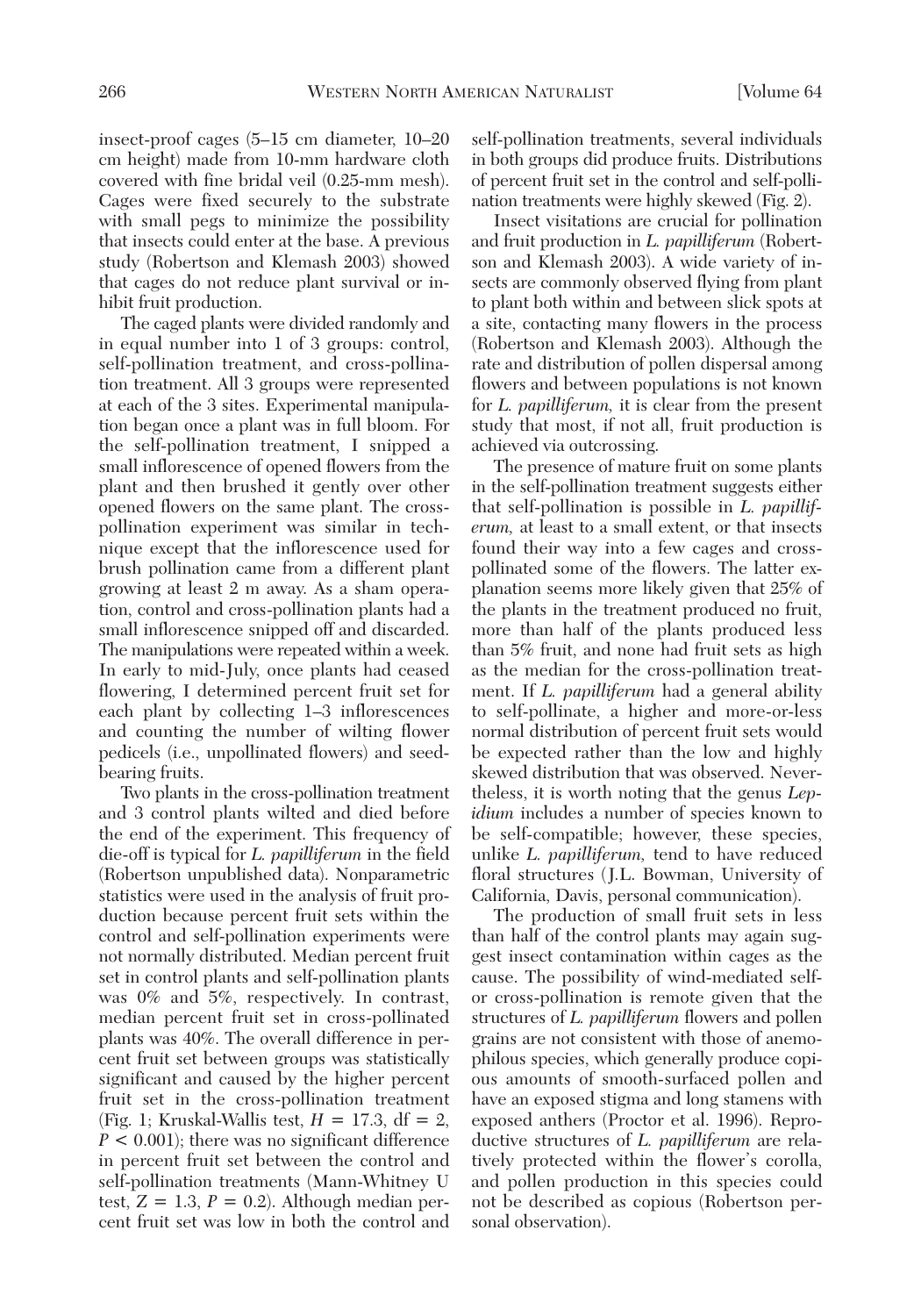

Fig. 1. Box plot chart showing results of the hand-pollination experiment. Top, middle, and bottom horizontal lines of a box show the 75th, 50th (median in bold), and 25th percentiles, respectively. Vertical lines extend from the 10th to the 90th percentiles. Sample sizes are given in parentheses below the dashed line.

The apparent reliance of *L. papilliferum* on insect-mediated cross-pollination has implications for management and conservation of the species. Over the past century populations of the plant have become increasingly fragmented due to both human activity and altered habitat resulting from wildfire and exotic species invasions (Moseley 1994). A population of *L. papilliferum* that becomes isolated from other populations risks losing genetic diversity that is normally maintained via outcrossing. Adequate levels of genetic diversity and gene flow are generally viewed as critical to the survival of threatened or endangered species because they help to ensure individual fitness through a maintenance of heterozygosity, and they provide for the long-term viability of a species in the face of environmental change (Haig 1998). For a species that relies on outcrossing, loss of genetic diversity and gene flow may lead to reductions in pollination success and even infertility. Thus, management efforts for *L. papilliferum* should consider the effects of land use on the movement of insects between populations. Unfortunately, documenting longdistance insect movement and pollen transfer has proven difficult in pollination studies (Proctor et al. 1996). An alternative approach for *L. papilliferum* would be to examine the current amount of genetic variability within and between populations and to relate this information to population size, both current and his-



Fig. 2. Frequency distribution of percent fruit set in the control and self-pollination treatment.

torical, and distance to the nearest population. One could also examine the effects of genetic variability within populations on individual pollination success, fruit production, and offspring vigor. Thus, understanding the population genetics of *L. papilliferum* may provide valuable insight into the effects of habitat fragmentation on outcrossing and gene flow between populations.

Funding for this research was provided by the Idaho Army National Guard (IDARNG) and a Boise State University Faculty Research Grant to the author. Staff from the Bureau of Land Management and IDARNG assisted in site selection. I am grateful to Danielle Klemash for her assistance in the field and laboratory, as well as Ann DeBolt, Lara Hannon, Marjorie McHenry, Dana Quinney, Wilma